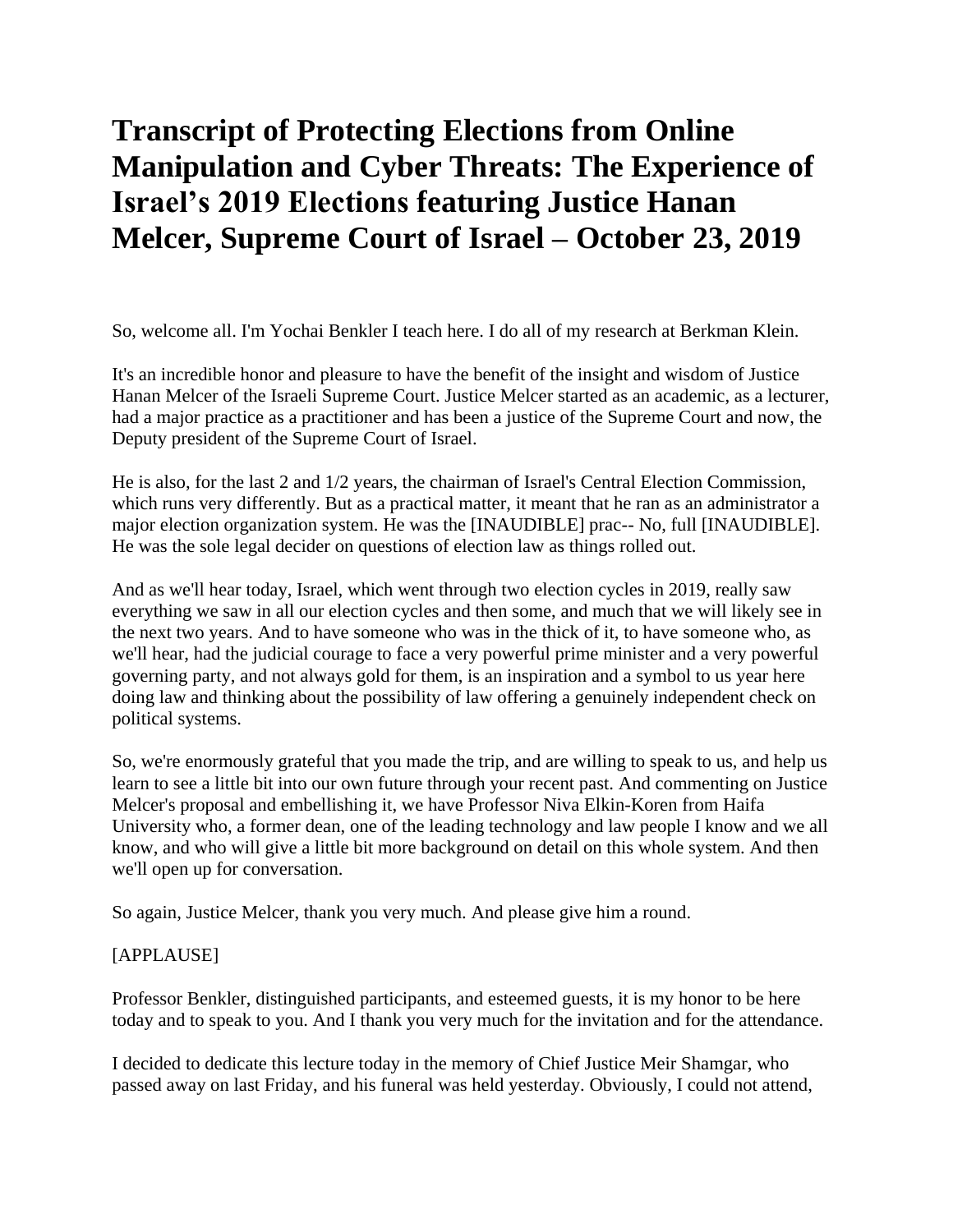but I cherish his legacy. He was a legal giant and the master of national security law, which is connected to the issues that we will discuss today. So, bless God and we cherish his memory.

Now, before I start my lecture, I have a warning point. Whatever I'll say here is not as a representative of the Supreme Court or of the Central Election Committee. And, as a matter of fact, whatever I'll tell you is not necessarily even binding me, and I'll tell you a story about that, a real story.

Before I was a justice of the Supreme Court, I had a law firm and I argued many cases before the Supreme Court. And once I heard the court case, it was before the Chief Justice Aharon Barak And I told all my client that we are going, hopefully, to win the case, because I found an article of Professor Aharon Barak when he was in academia. And I based my argument on his article. And his article really was in our favor.

And then we came before the court, and Professor Barak who read all the written material that I presented to him, said, "You quote a lot a paragraph of my article. I wrote it about 15 years ago. And in the meantime, I have changed my mind."

### [LAUGHING]

You can understand that I lost all the blood. It went from my head to my feet. And then he made another statement. He said, "You have the chance to persuade me that my previous understanding of the matter was right and not my existing view."

So, really, I tried and successfully, I succeeded. But you have to understand that if any issue will come before me and a new argument that I didn't think about will come up. I'm not by bound by my own ideas here.

Now, as a matter of fact, in 2019, about 50% of the democratic world and the quasi-democratic rule went for elections. Just take India, which is more than one billion people, a candidate that we had elections at the end of this weekend in Brazil, all the European countries for the European Parliament and Switzerland last week, and in Israel twice.

And as you know, in Israel, the first elections which were held on April were held on April because the prime minister decided to call for early elections. And then he couldn't form the government, so we called for another election. So, we had two election campaigns in the elections in Israel just in 2019.

Now, I have to tell you that due to the fact that in 2019 there was-- OK, I'm sorry. That due to the fact that in 2019-- if you don't hear, I will speak up. We had two elections, but the first one was in April. And all those issues that I speak today about, we were probably the first one to have those elections, and that is why all the world looked at what is going on our issues in Israel. And from then and whatever we did was the precedent for other countries in the world. So it just happened like that.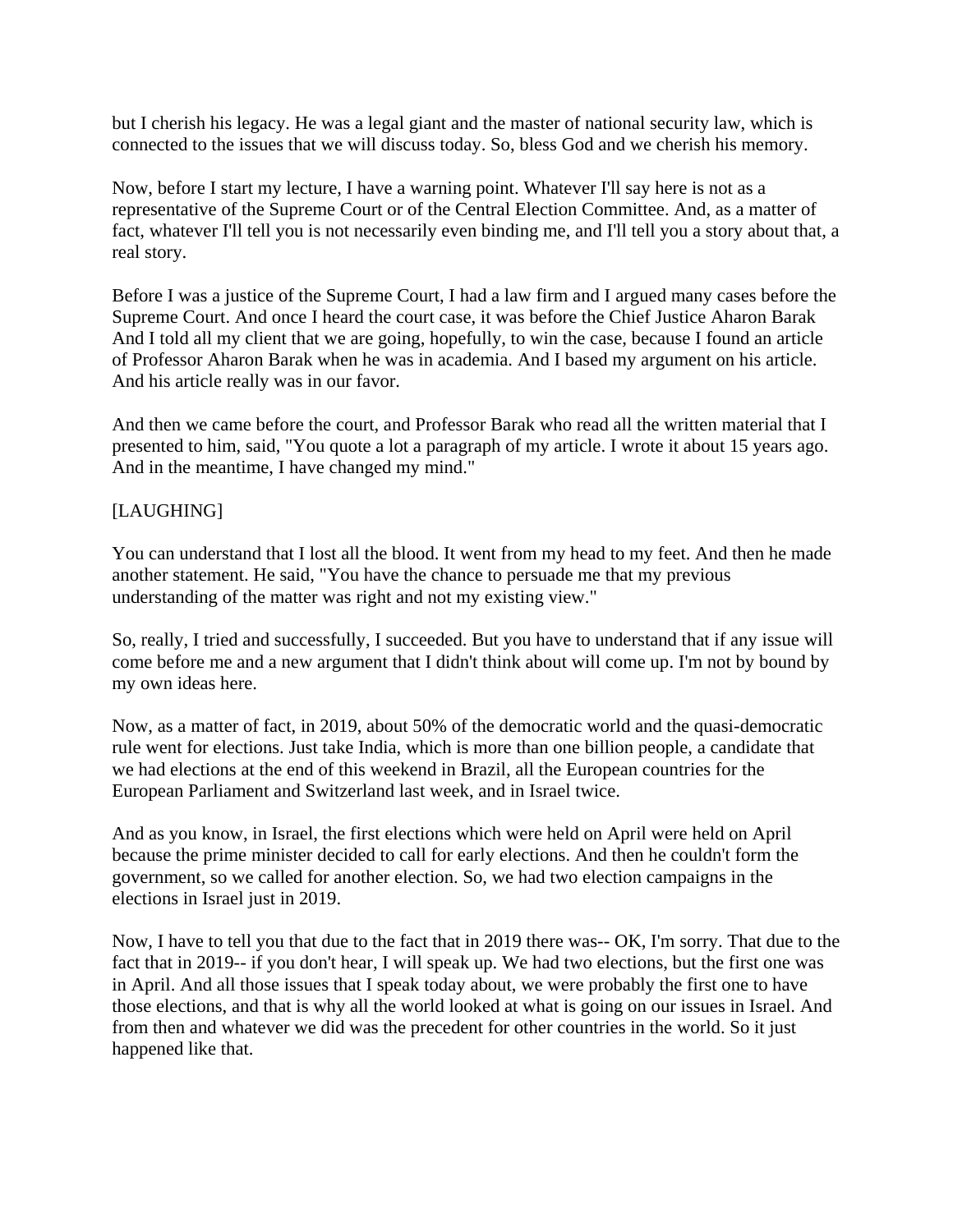Now, as I see here, many familiar faces and in the closed session that we had for the morning, I have had to explain the electoral system in Israel. But I see that there are many, many Israelis here, so I don't have to describe the Israeli election system in Israel. And besides that, Professor Benkler has asked me to go right into the examples that I talked about in the closed session. So your request is my command. And I'll go just to the point, and I'll try to describe you part of my experience in handling two election campaigns in Israel.

By the way, it's a precedent that a Supreme Court Justice is handing two election campaigns. But because there was such a small difference in time between one election than the other one, I was re-elected by the justices of the Supreme Court to run the second elections as well as the first one.

And I declared after the elections that if there'll be a third round, I'm not going to do it anymore. So everyone has to know when to retire. So I made that declaration.

Now, what I do, I'll try to describe to you four decisions of me in my capacity as the chairman of the Central Election Committee of Israel. And as a matter of fact, you have to understand, as a chairman of the Central Election Committee, I have three basic functions.

One is to be the, let's say, the chairman of the committee. And it was decided by the founding fathers when the State of Israel was established that the Supreme Court Justice who will be chosen by all members of the Supreme Court will chair the Central Election Committee due to the fact that the founding fathers couldn't agree on any other person to ensure that election, Central Election Committee. And so it goes on from the moment the state of Israel was established in 1948.

So the first function is to be the chairman of the Central Election Committee and, in this capacity, I'm functioning as the chairman of a board. And the board is the committee which is composed of 34 representatives of all existing parties in the Knesset. Then, and I have also a CO and a very small staff that regularly is composed of about 30 people. But once elections are declared, it goes up.

And at the end of the day of the elections, we employ altogether 100,000 people. You have to understand, 100,000 people, if you compare it to any other action, there is not any other action so huge in the civil life of Israel. And you just can't compare it to the army. And it's very much like to operate about five divisions or three courts or five, six divisions and three courts.

So, and then, on this function, I'm doing the job of the chief of staff. Now the second function is to decide on all legal matters. And there, I have to decide on those matters exclusively, because all the other members of the committee are political members and they all represent parties. So on those matters, I decide exclusively. Of course, any decision that I make it can be attacked in the Supreme Court. And people and parties are using this possibility.

I hope, as a matter of fact, in those two elections, there were many petitions against me, but none of the petitions was accepted. Again, it's a precedent, because in all the previous elections, some of these petitions were accepted, so that's another precedent.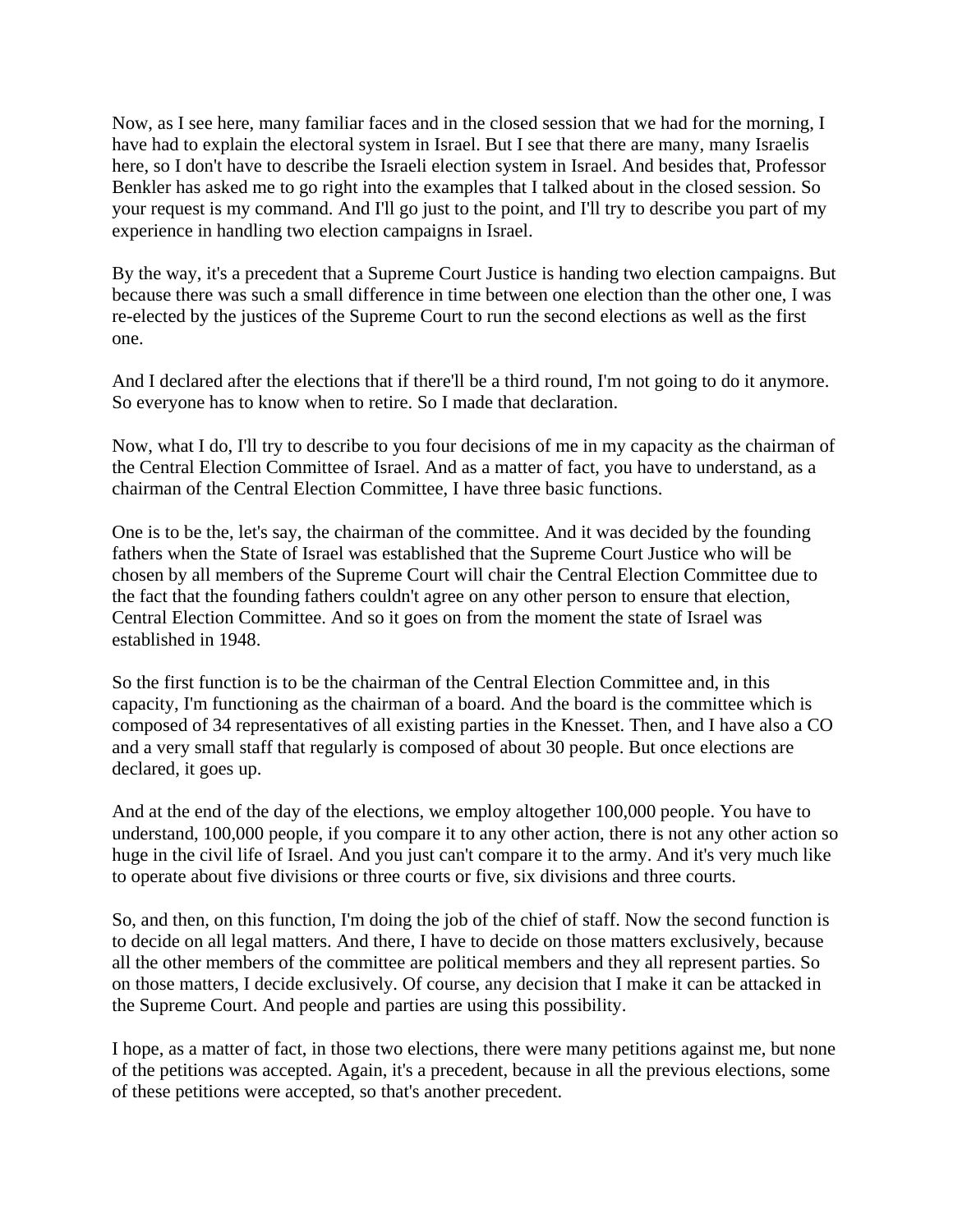Then, the third function, which is a new function. And it is a lesson of what happened in the United States in the 2016 elections and in other places in the world is to try to stop a foreign intervention, and to deal with and to handle with propaganda over the social networks.

So, the third function was something that never, ever occurred in the past. And it was a new challenge that I had to struggle with. Now, I devoted my time, about 50% to the administrative functions, about 25% to the judicial functions, and 25% to the security methods. And you have to understand, at the beginning, I didn't even-- I couldn't even tell anyone that I'm working on the security matters.

So I was sitting in the court as regularly, and in the late afternoons, and in night, overnight, I sat with all the security and the intelligence agencies to prepare ourselves for the third mission. Just after the elections were declared, then in a mutual decision with the security agencies, we published a notice for to the public about it.

Now in any case, I'm not going to go into details about the security matters for obvious reasons, but what I will do, I'll give you-- I'll describe four decisions of the two elections, one in-- three of them from the first election campaign, and the first one of the last election campaign. And then I'll-- after, you will hear comments from Professor Niva Elkin-Koren which helped me a lot to understand the new era of social networks and the involvement of the security organizations.

And really, she is the expert in Israel. So I consulted many people, but she helped me a lot in those matters. And I thank her for that. So she will make comments, and Professor Benkler will make comments. And then it will be-- I'll take your questions.

I tell you right from the beginning that I'll listen to all your questions, but some of the questions I am not sure I'll be able to answer. Not that I will not be able to answer, but you can understand that. If you will ask me too delicate questions, I apologize, but you will have to understand that I can't answer those questions.

OK. Now, I'm coming to the first case. The first case was in the first election. You have to understand we have a propaganda law which was enacted in 1959, and it covers many, many topics which were very innovative in '90-- in the late '50s and '60s, but it doesn't cover at all the social networks. Then no one even read about the internet.

OK. So before the elections were declared, there was an initiative in the Knesset in the parliament to apply the Propaganda Law of 1959 to the social networks. Some of the parties really were willing to have this provision, to pass this provision. Some of them were neutral, but the Likud Party blocked the initiative.

So after the elections were declared, a lawyer and an NGO filed a petition to me, asking me to judicially decide that the election, the provisions of the existing law will apply to social networks. And in the existing law, there is a provision saying that in the period of the elections, no ad can be a published anonymously, but you should, in every ad, in billboards, and in the paper, newspapers, you should say who stands behind the ad. So, the petition said that I should apply this provision into all of the social networks.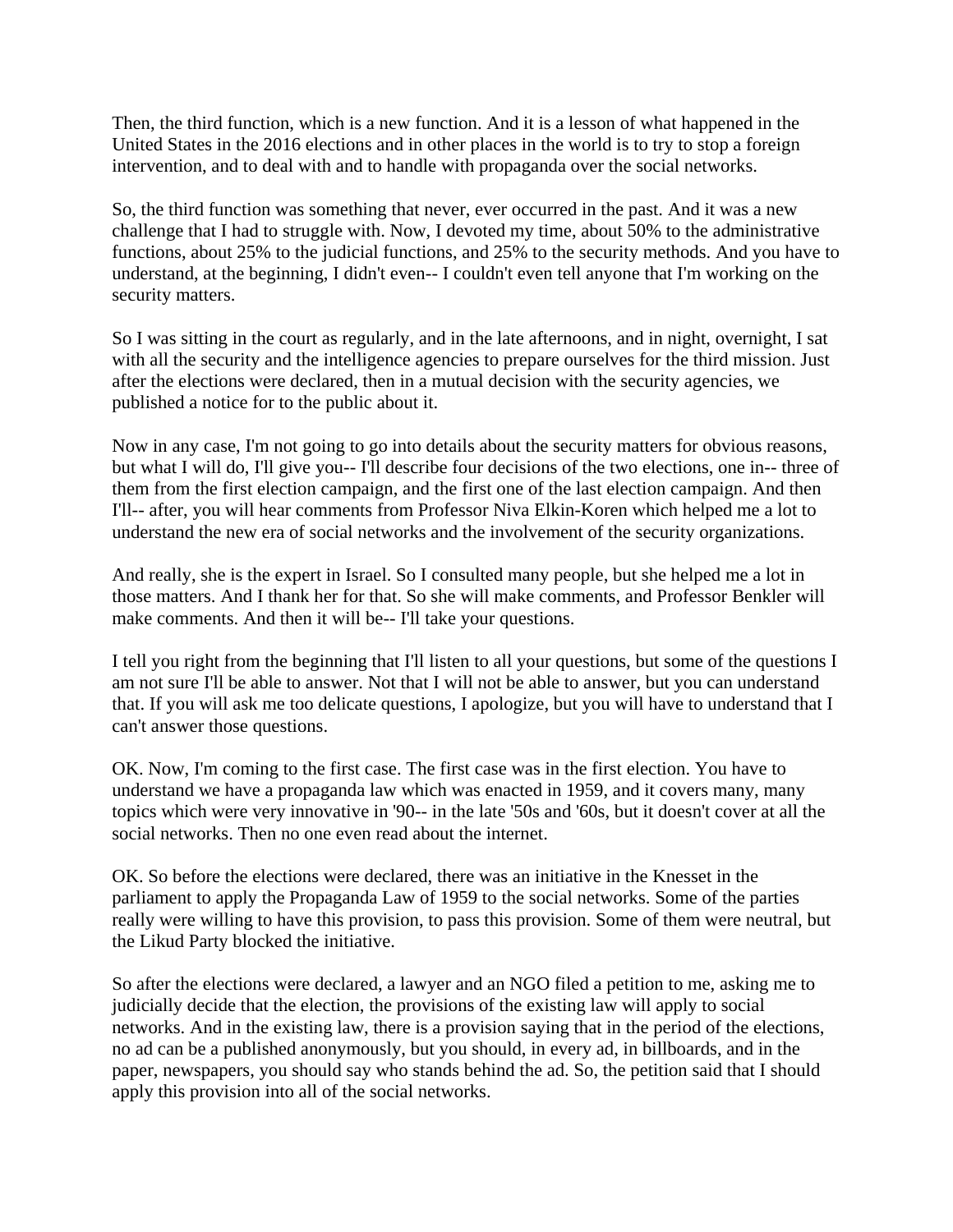Now, I made a hearing. And as a matter of fact, it was almost-- I was almost ready to dismiss it because it was theoretical. There was no-- any actual case before me. But then I say sometimes that everyone has to have his luck.

After the-- just a day after the hearing, and suddenly on all billboards in Israel, there was an anonymous ad saying that there, in the ad, there were four very famous journalists with their faces and their names saying, you, the voter have to decide. Who will decide for you, those four journalists or you, the voter? OK, and it was published anonymously.

Now, the same ad was published in the social networks. This was just the same ad. And then the petitioners who understood that in the hearing, they didn't have any hard facts to base on their petition, they a asked to correct their original petition. And I decided to have another hearing. And in this hearing, the Likud Party said-- had raised two arguments.

First of all, they said, oh, in the meanwhile, the press tried to find out who stands behind the ads. And they found it behind the ads the reporters were standing. And then the Likud said in the second hearing, OK, we made a mistake. It was by mistake. It wasn't published. Who stands behind the ads? We will leave it on the billboards with the name of the Likud. But in the social networks, we will say in the social networks, we are allowed to go anonymously. This time and maybe out in the future occasions as well.

Then I heard all the arguments, and then I issued the decision saying that-- I issued an injunction saying that this special case is an example of the need to apply it also on social networks.

Now I gave, as a matter of fact, basically, four arguments. The first one was I based my decision on a theory or the principle of Defense of Democracy. Then I used the technique of a purpose of interpretation. I found another provision that, in the '95, '59 law that in the purpose of interpretation, I could apply it to such a situation.

And then I used what is called the-- we have a law that is not used so much. It's called the law for fundamentals of the Israeli law. And it says that if there is question that comes before a court or in other judicial form and there is no answer either in law or in the precedent of the Supreme Court, you can use either analogy. And if there is no analogy, you can go to the roots of the Jewish tradition and Jewish law, the ancient Jewish law.

So I said, OK, there is no specific law. There is no precedent, but the analogy here is very clear, because it's just the same ad in the billboards and in the social networks. And even if you will say that there is no analogy, I found roots in a very creative manner. I found roots in the Jewish, ancient Jewish law.

And so, I covered myself serve in all alternatives. And I did it because I was afraid that the Likud will try to attack my decision in the Supreme Court sitting as High Court of Justice, but they didn't. And then, so we had a decision that was binding on all the parties. And then my friends in the academia said, OK. It's a very sophisticated and very nice decision, but you not be able to go to implement it.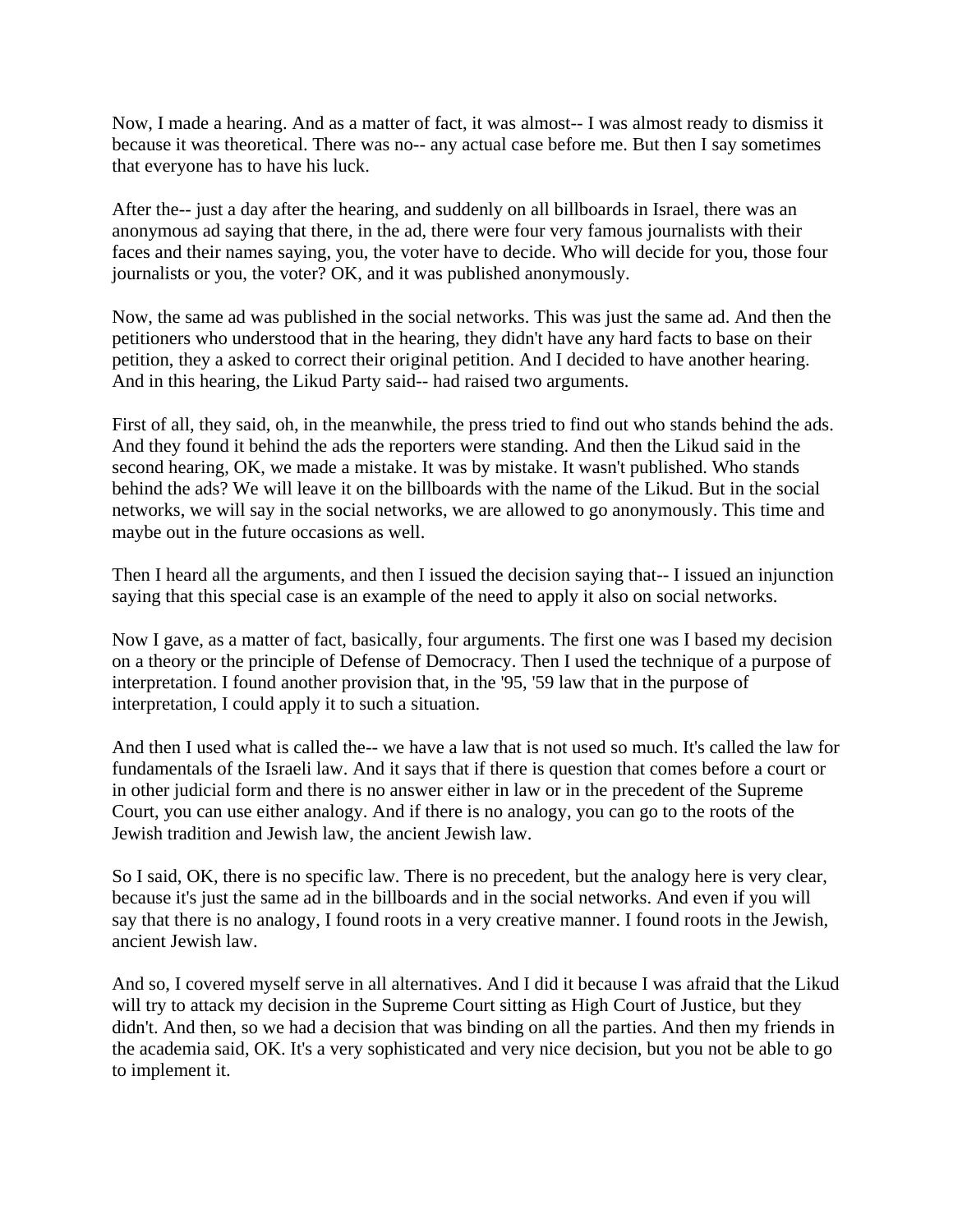What they didn't know, that in parliament, in my administrative capacity, I spoke. Or OK, they asked me to say that they spoke with him, but as a matter of fact, I negotiated with Facebook. And I told them that in such cases they should do something. And the reason for them to do something is their declaration to the US Congress that they will apply, let's say, new techniques after what happened with Cambridge Analytica.

So, I called them for a meeting, and I asked them to show me what they would apply not just in the United States, but all over the world. So I called them for a meeting. They came over from the United States, very high ranking officials of Facebook.

And then at the beginning, they were very polite, but not responsive. And then I told them that there is another alternative, that if such a case would arise, well, we will go by the legal path. And I don't know whether it's advisable from their point of view.

OK. So they took another-- they asked for several days to think it over. And then they came with a proposed solution, saying that they are willing to apply their procedure of notice and fade out on such matters. And then I said, OK. I really appreciate your declaration, but it's not enough.

Why it's not enough? What will happen if someone will give a notice and you will not decide to take it down? So, they asked me, OK, what do you ask us for? So, I said, if such a person or party will use the procedure of notice and take down and you would refuse to take it down, then he can make a petition to our committee to me. And if I will issue an injunction, you will have to adhere to it. Took another several days, and then they said, OK, we agree.

And from then on, I must tell you that at the beginning, as I told you, they were not so responsive. But after those two weeks, they called it tops. And after that, again, it's not an agreement, but understanding. It went very well.

And you have to understand that after their decision and the procedure of notice and take down and, in some cases, appeal that was before me, about 70% of the anonymous material in the networks went down. Here, I have to emphasize another point. Our security organizations allowed me to put in the decision a provision saying that it will be much easier for them to monitor the possibility of foreign interference if a local party will use anonymous advertisement or any anonymous publication.

So, I put it in with their permission in the decision. And, as I tell you, it was a success because then we-- only security organizations could be with each other, the other 30%, and with some of the local parties or local initiatives where they didn't adhere to the decision, but the map made it much, much easier.

After I spoke with Facebook, I went to Google, and I went to Twitter, and I made this. I came to a similar understanding with them as well. So we covered most of the social networks. Not all of them, but most of them, and the major ones. So that was the first decision that I wanted to describe to you.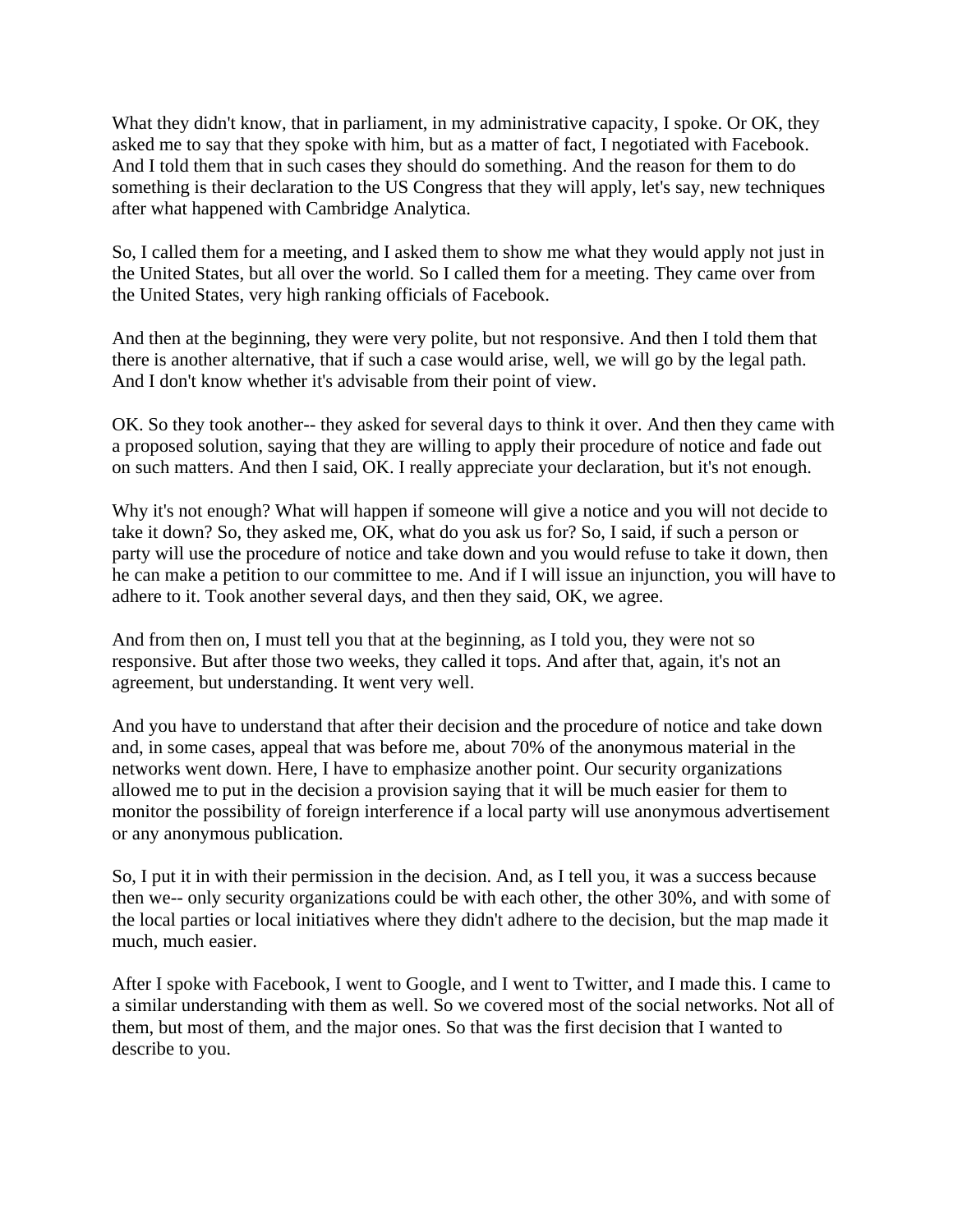Then, just afterwards, we heard another petition. You know the prominent-- and again, here I want to add something to be students who are familiar with US legal work on those letters. I didn't know at that time that is a very similar idea was introduced by the late Senator John McCain in what is known as the Honest Ads Act. But it, again, it didn't become. It just was just a proposal. He made the proposal was to other senators. And at that time, I thought that I invented something. But then I didn't know that such a thing was being proposed in the United States.

Afterwards, I read the book of Professor Franklin, and he mentioned that there. So I said I saw that I wasn't the first one in the world to think about such an idea. But still, I was the first one to issue such an injunction, because, again, the law of the act that the late Senator John McCain proposed didn't become a law in the United States.

OK, now I'm coming to the second case. The second case came for me just after the first one. And the facts were like that. One of the parties, a small party-- then it was a small party, they [INAUDIBLE] the table. Then it was a small party. They said that over the cellular phones, a report is being distributed, and you have to understand regularly, polls are being distributed to 1000 or 2000 people who have to answer or are being asked to answer.

In this case, about 50,000, 40,000, 50,000 people go to the proposed or the poll, which was anonymous. And the main thing was it was anonymous. And in the possibilities to answer if there were a report, this party that swelled the table was not included.

And then they said, first of all, it's, first of all, it is against your decision because it is anonymous. Secondly, the idea to send it to 40,000 or 50,000 people, the idea, the main idea is to-- it was targeted to people who the initiative was targeted to those people who thought whether to vote for we celebrate it or not. And once, not including this party in the poll gives a hint as if they were not passed the threshold of 3.25% of the vote, which give you the chance to go into the parliament.

OK. I issued immediately, immediately an injunction. But then you he will begin to say it's not enough. We want to know who's stand who's stood beyond this poll? And I made another hearing. And then, you have to understand, it was with cellular companies. And according to the cellular companies, you should have license. And they are not allowed to permit anonymous- according to the license, distribution of messages.

So, and if they breach or infringe this provision in the license, they could lose their license, but that is not enough. If they act according to the license, they have an immunity which is similar to paragraph 230 of the American Communication Decency Act. So, I told them, you should tell us who stood beyond the port. And then they understood that they might lose their license, and they might lose the very immunity. So, they said, OK. We are willing to disclose.

They asked the one that has initiated it. And he said, OK. I don't have any way not to disclose it. And he gave-- I don't know why, but he gave his acceptance to the disclosure. But then, probably that was the reason it was the first use. As a matter of fact, it took another two tears to come to the rate of the original [INAUDIBLE].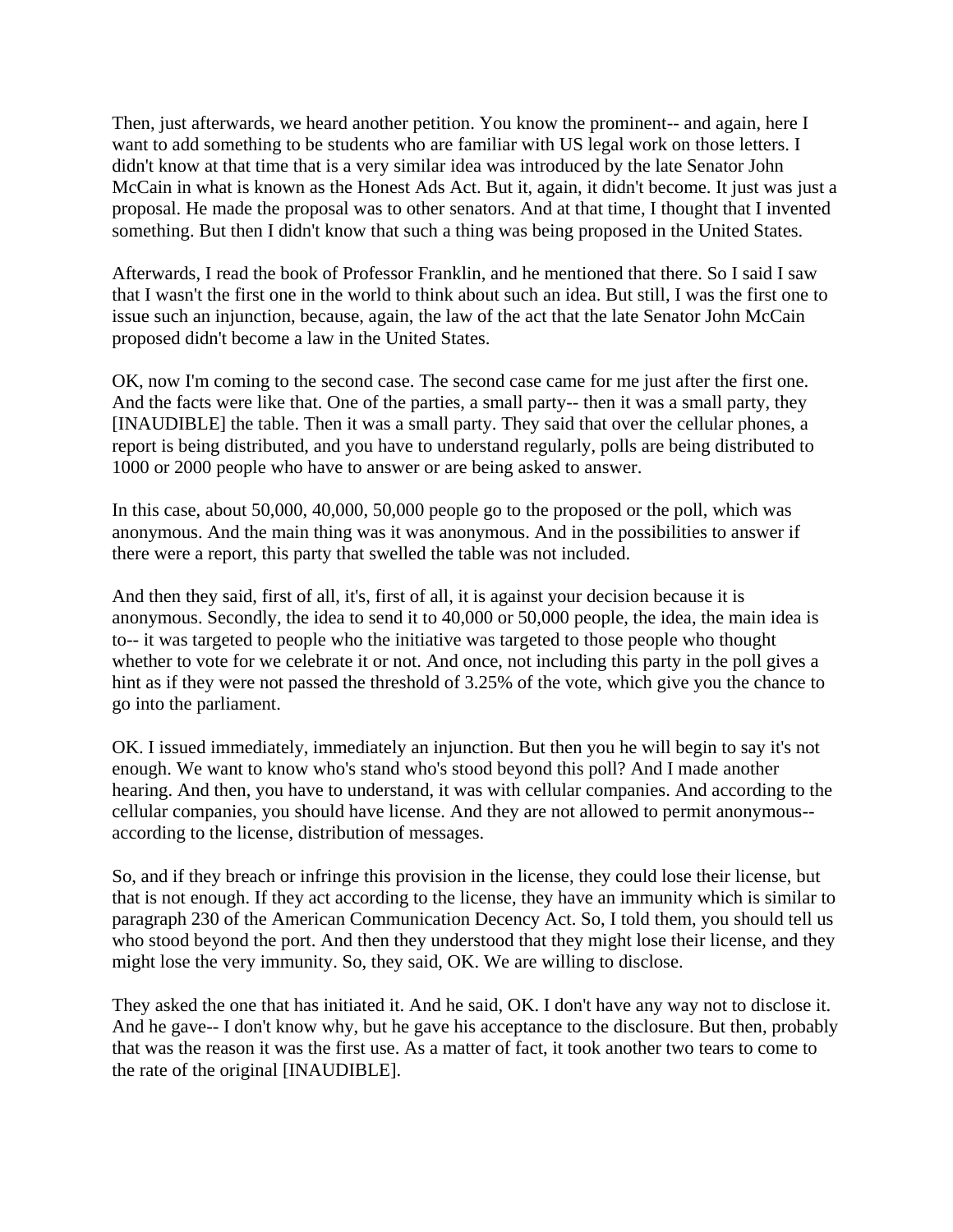And at the end of the day, you wouldn't believe who was standing before up behind this message and the port. It was one of the parties that I don't want to comment on that, but it was one of the parties that really, their claim to fame is they're the cleanest way of doing politics. And that was the fact. OK. So that was the second case.

The third case was-- never mind. Afterwards, I'll tell you, because you're so interested. It is great you are interested, but that was the case. The third case came before me after a joint venture between the New York Times and the most popular newspaper in Isreal, Yedioth Ahronoth. And it was a piece of a investigatory journalist investigation.

And they said that the Likud is behind a NetBot. and it's the whole investigation of the whole article was called "The Big Bot Network." OK. As a matter of fact, it wasn't-- by the way, it wasn't bought at all. It was, how do you call it, a sock puppet, a sock puppet.

OK. That is the way really well people who didn't disclose their names. And immediately after the publication of that piece in the papers, one of the big parties, [NON-ENGLISH SPEECH] which today, their leader got the formal mandate to try to form a government. They filed a petition without adding anything to what was in the paper but, just giving me the article and asking me to issue an injunction because it was-- they had two claims visible because it was an anonymous-- the network was anonymous in a way. And they claimed that there was a conspiracy.

Here, they didn't add anything to what was in the papers. And beside that, to basic a legal action on what is written in the papers is also a problem. So in that case, I decided in favor of the Likud, saying that they couldn't-- they didn't establish a conspiracy. And that is very similar to what a justice-- not justice-- the Mueller Report said about what happened in the United States, that no conspiracy had been proven in the level that is needed for a legal action.

However, I quoted a verse from the Prophet Amos say, came to walk together, except they agreed. We agreed. And had a [NON-ENGLISH SPEECH]. But still, they couldn't prove more than they-- they couldn't prove what they claimed, so I dismissed the case.

The forced decision was in the last elections. And here, there was the-- we have a provision in the existing law saying that in the last three days before the elections, no polls should be published in any media and by any party. Now, the court and that Prime Minister Netanyahu, they used chatbot. And in this chatbot-- the chatbot was activated by Facebook Messenger.

And in those, it was within the three days. And they published in this chatbot a poem saying that the Likud is going to lose the elections, and the liberals, and the leftists as they coordinate are going to win. So they called all Likud supporters to go in to vote.

Now, they put in the bot the poll that they wanted everybody to see. And it was within those three days. So a day before the elections, a petition was filed to me, and I gave it the night at 10 o'clock PM and interlock-- in a term injunction telling them that they should take down this publication up to seven o'clock in the morning on the day of the election.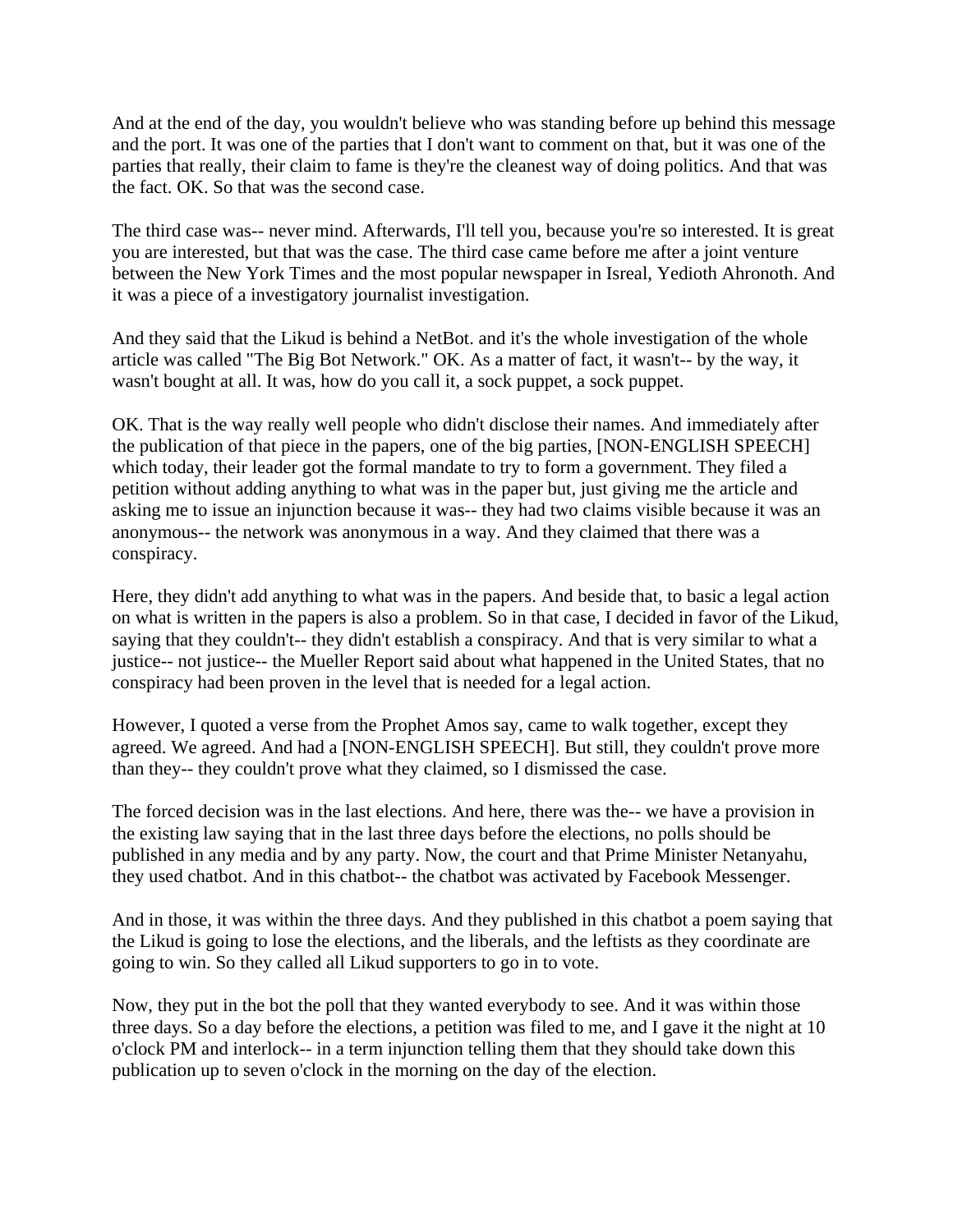And I issued the injunction against the Likud and against Facebook. Then, due to the fact that we got after what I described before, good connections with Facebook, Facebook called my legal department saying that they think that there was a mistake, that issued the injunction against them as well. And then I told my legal department that if they have any problem, they should file a petition to me. I'm not going to speak with them informally on this matter.

So in the morning, they filed a petition asking me to correct the decision, saying that it was probably-- I issued the injunction against them by mistake. Besides that, the Likud have issued a response, and they have raised two arguments. One was that it's not a poll, it's a fake poll. So if it's a fake poll, it's not a poll.

And the second argument was that they are willing-- they understand that if the first argument will not be accepted, they are willing to pay a fine according to contempt of court. But they're willing to pay fine, and even a very huge fine. OK.

And then, I-- while still the injunction was in force, and then while I was considering writing the- - it was, and you have to understand, in the election day, while I was writing the decision, suddenly the representative of the Likud in the election committee came over and said, "We have an idea."

And then I said, OK, you have to again. You have to put it out. And then Facebook came to me as well. And they said that the prime minister and the Likud are saying that they are willing to take it down, but there is a problem. They cannot differ between the illegal publication of the poll to the legal matter that is allowed to be published on the project.

So I said, if that is the case, just take down the whole project. And then I asked the Facebook if they are willing to get the decision or they want to withdraw their petition to change my decision. And then they said, OK. Now, we will do it by our initiative.

And then, suddenly, the Likud found a way to differ between the poles and the legal published and the other material. In the meanwhile, the bot was down for three hours. And then, when the Likud made the undertaking that they will differ, and they will take out the poll out of their chart, then the prime minister made an interview saying that he doesn't understand why I've decided, because I decided because he was willing to pay a very high fine in a contemptible of court, and how I dare to put it their bot down in the day of the elections.

And so then, it wasn't allowed to make any interview of the day, of the election. So I said, now you have to hear another provision, a new undertaking that you will not make any interviews anymore. And they accepted. And then I was really to allow them to put the body up again.

But then Facebook said, OK, we have to get directions from the United States whether to put it up again. So it took another hour, and then they came to me and asked for a formal decision. They give a formal decision, and then the vote went up, and there were no more interviews and no more posts. Those are the four decisions that O wanted to describe to you.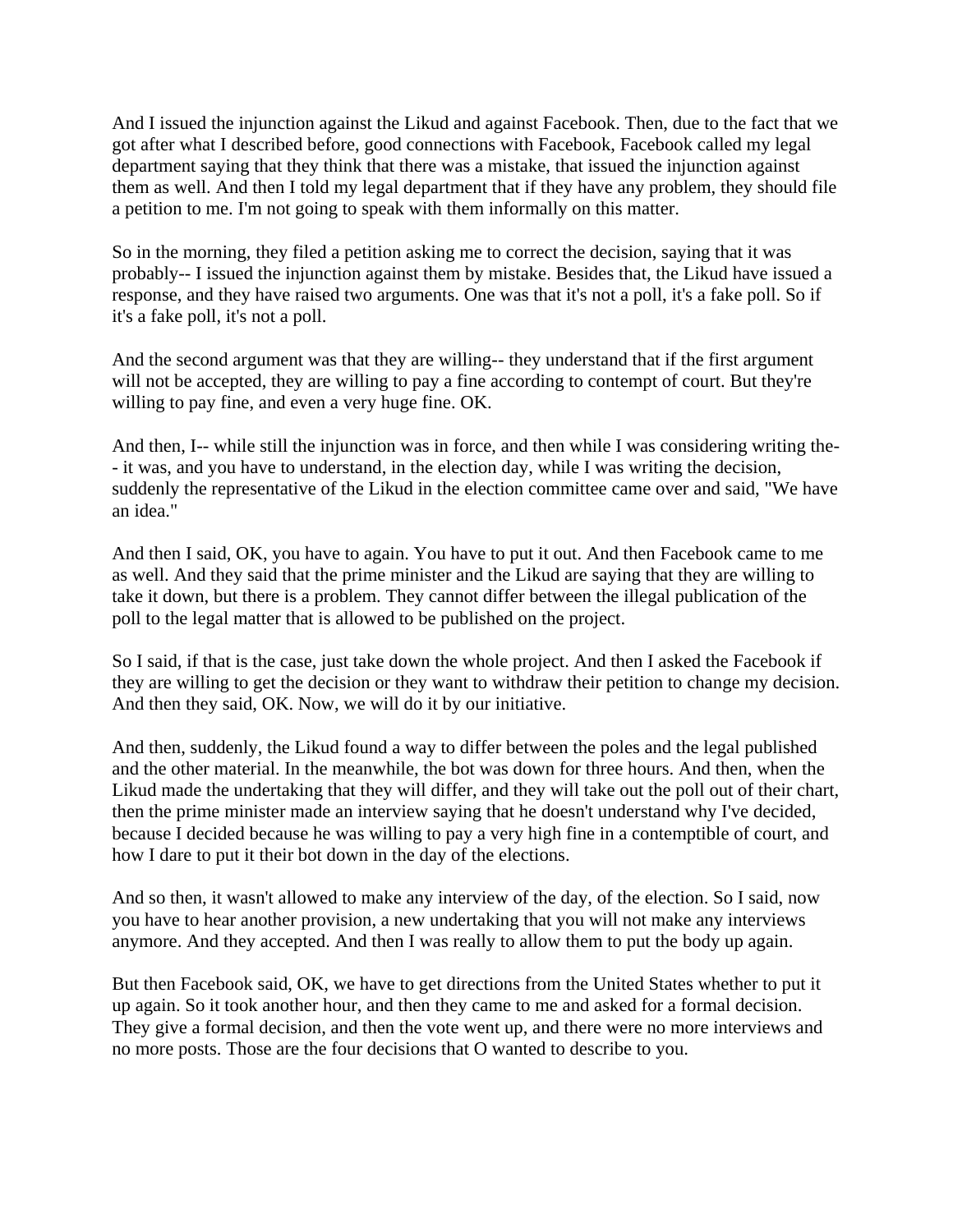And I want to say at the end, before opening to comments and questions, that as you see in this case, in those matters, the light onto the nations came from the chosen. Thank you.

## [APPLAUSE]

So, thank you so much. Thank you so much. As he now comes up and is preparing to speak, just in case you didn't notice through the extremely mild manner with which the justice presented, he described the situation where he pushed back and forth between his administrative capacity and judicial capacity to reach an accommodation with Facebook, and then Google, and Twitter to do informal one order implementation of order, essentially of order.

He's threatened to take away immunity from the cell companies if they didn't reveal enough to allow [INAUDIBLE] against the individual. And they ended up enjoining the sitting prime minister from using a chatbot over Facebook Messenger and target them. So there's a-- each of these three could occupy a seminar of controversial relations between private and public, between judicial and administrative. Let's not forget them. And Niva, let's hear from you more about what we are learning from this election system.

So we're learning about the virtues of law, but also, what could happen in the shadow of law. And I think that this is a story about what is happening with the law when the politicians, the legislators cannot regulate politics and elections before they're involved and they're engaged in it.

And I think that the question for me-- I think that should be the question for us is what does it take to save our democracy and our elections when politicians are not functioning? And I would say that it takes a village, and the is made of the judiciary, and the social media, and the media, and civil society. And our elected do, just to show you that very briefly by going back to the stories that we heard about, and just flesh out some of the reflections of each of the players in each of these stories, or facing three stories, three of the stories that we first heard.

So in the first one, it took [INAUDIBLE] justice to make this decision that would apply the law of the elections through the social media, or maybe not. But then it also took some work from the civil society, the media, and also social media. So we've heard about the corporation by social media that they undertook upon themselves to collaborate and to take down. But the other claims were as well.

So one of the players were the civil society. So we had groups of people working with a great coalition of NGOs that were actually looking for a [INAUDIBLE]. They called them the Public Support Laws, supporting them, tracking them, going through social media, and asking social media to take them down.

Some of these bots were actually bots. Some, we've heard, were actually real people. And what is amazing here is that you would think [INAUDIBLE] that this was important [INAUDIBLE]. It is a newspaper [INAUDIBLE] just, but this person, [INAUDIBLE] would turn to be a real person when it actually was a cabinet minister that actually turned this story into a story of success for the Likud Party where Netanyahu was actually turning it into a spin.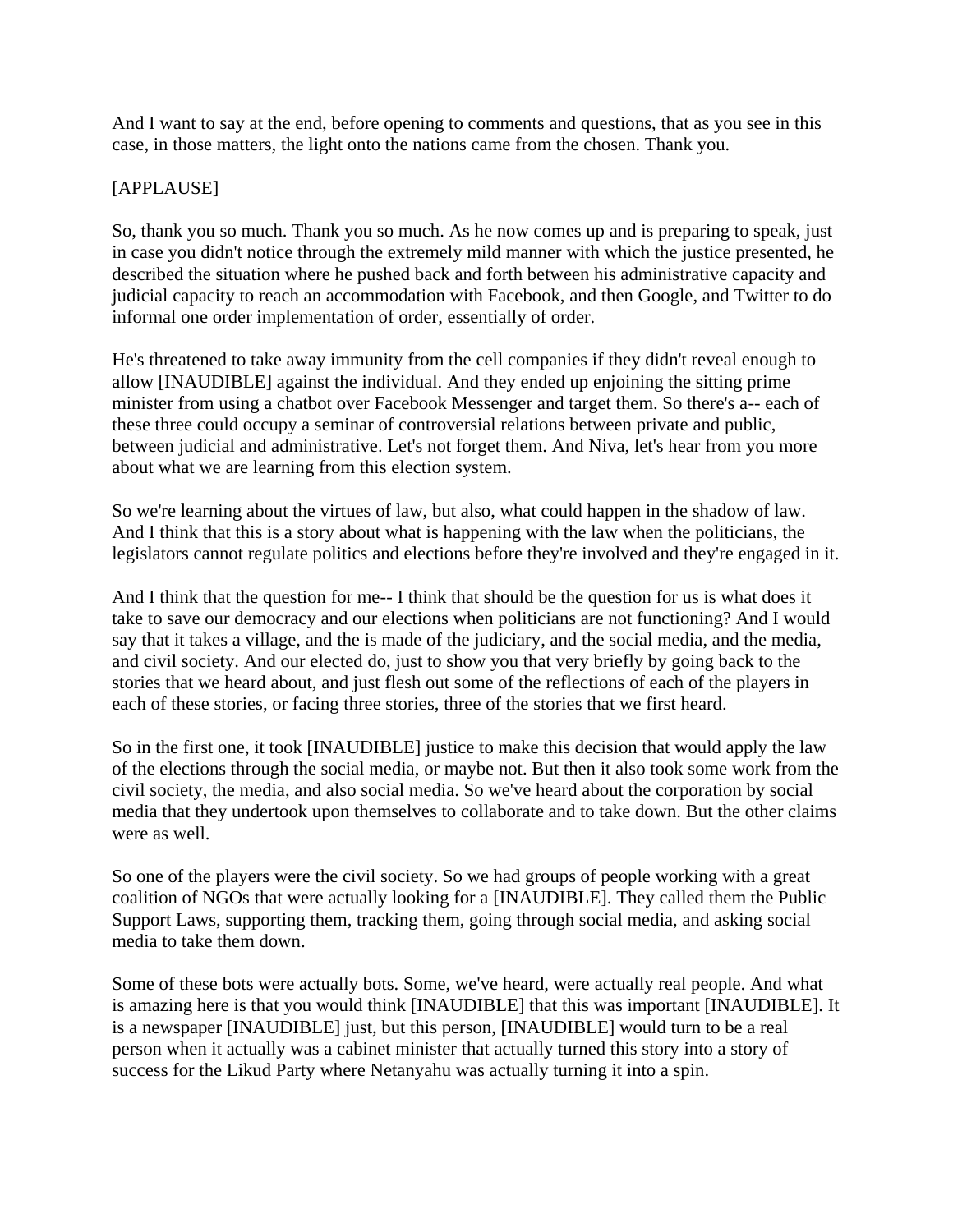And on party lines, that the election day is the boss. We, the party, generally the common party, will go to poll to vote. And we're all boss. We are all going to vote and actually elect the right party. So it's not only about what you do on social media, but actually how you turn these stories sometimes in your favor.

So this was not the success story for a civil society or for journalists or investigative journalists, journalists that were doing this story. But in retrospect, I think that we were done like postmortem for this and we're looking at what had happened between the Israeli society during the first elections. And I think that this is one lesson that we had that, even though once there was a spin. There was no success in terms of identifying what. But the bigger picture was that we have gained some digital literacy and the ability of the awareness of people over some of the dangers that you are facing in social media.

So when my 85 years old mother said to me, "I've seen this on social media. Is this a bot?" So I just though, oh, this is great. This is a great success, and maybe this is something to be gained from that.

Second round of the elections. We had a story that did actually be knocking both with the judiciary. So we had social media civil society and the media. When our prime minister actually looked forward to hate, sharing hate speech online, and his checkbook was actually blocked by Facebook because this was a violation of Facebook community guidelines.

And that's an interesting story that actually did not involve the judiciary, but involved other courageous people in civil society. So here you had those of you interested in history, and it's documented here. You can just-- this is 10 pages. They're gradually describing-- but he was actually describing what was happening here.

But here you had an activist lawyer and an activist as we know as a scholar. And [INAUDIBLE] was actually studying the way in which the bot, the chatbot was actually working online and that it was doing something that was really interesting. And so, taking the vote resolutes that you get from election's activity. All the parties get voter's lists.

Using social media, in this case, Facebook, through advertisements in order to classify that group of the list of the voters to those who are for us and those who are against us, who is going to vote for us. So the chatbot would do some games in the beginning and then engage people in a lot of activities. And at one point, would ask, are you going to vote for me, the prime minister, and so enabling this type of classification, and then using the chatbot in order to activate the group of supporters and actually recruiting them to engage more and more people in this type of debate.

This was something that was happening using the messenger, but the social side that was using a lot of fake accounts in order to document this type of activity managed to pretend to be an activist that is loyal, that is supporting. But a it could, a party, and therefore, receive that hate speech from the chatbot. The hate speech was not great, and it was not announced by the media. It was not announced on television. It was only communicated through the messenger of the people who were loyal, right, and received that message.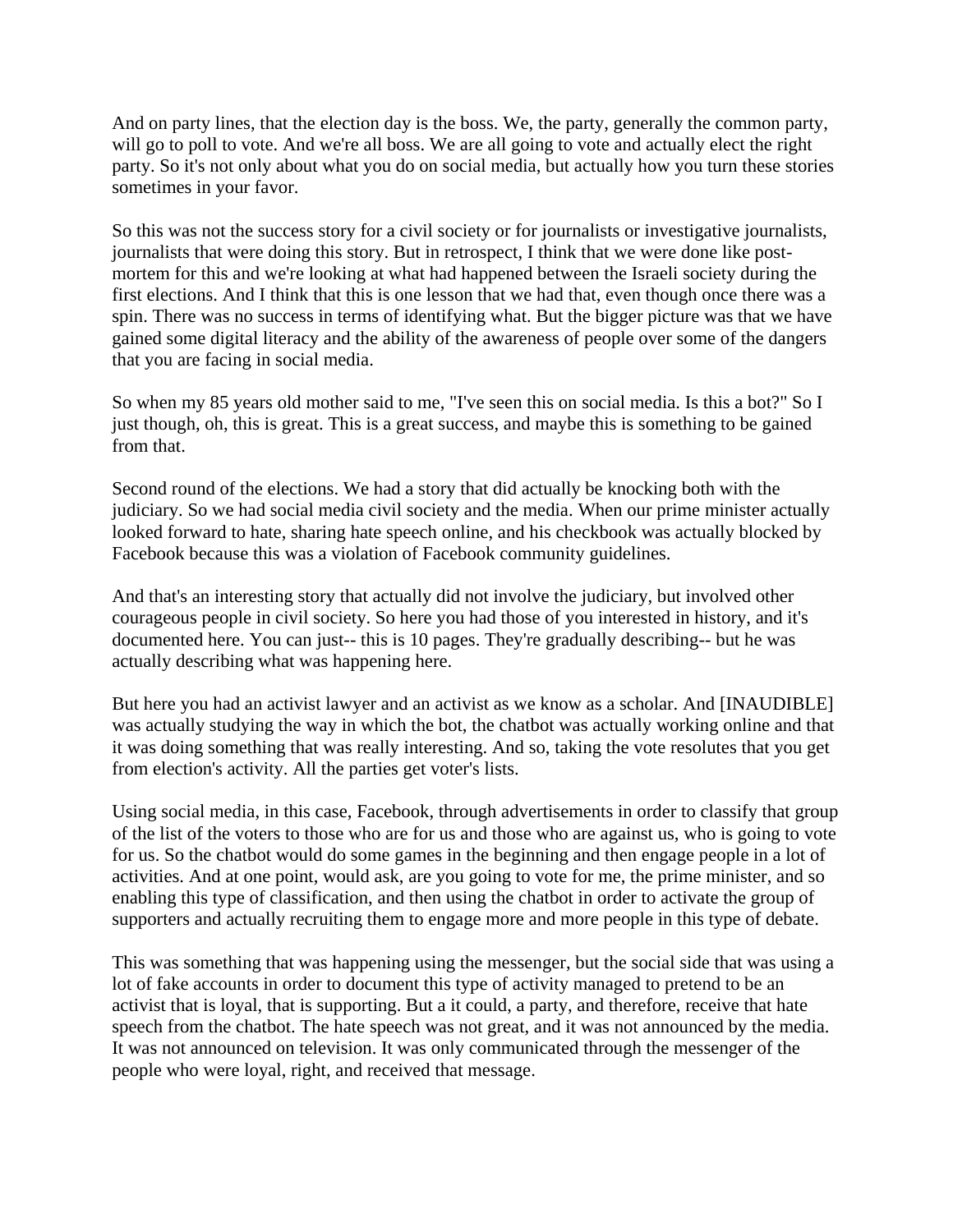This was leaked to the media, public media. The media reported it. And only after it was reported by the media, so it made its own awareness in the general public. Facebook took action against this and actually blocked the chatbot for the first time for six hours. So this is a story that involved social media, civil society, the mass media, but no judiciary intervention.

Te third story that we've heard about is actually quite remarkable. Right? I mean, this is a prime minister of a country and the chatbot is being blocked on election day by a company. And this is a chatbot that is actually being used the most intensively on election day in order to man some of the activities on the ground during a very critical time

And here, as we've heard, we actually had, again, and we had, of course, the judiciary, but also some action by the civil society, social media, and the media. And the reason is that, again, these type of polls only showed up, only the legal polls only showed up on the messenger communicating the polls this select group that was the loyal-- the [INAUDIBLE] loyal group, and showed up on the screen of the researcher that was holding all these fake accounts and was collecting this information.

The petition was brought in by the activist lawyer. And this was-- and it took the creative innovation of both of these players in order to come up with this order. But this was also received in a political [INAUDIBLE] by the prime minister or the-- and his supporters as a form of stealing the elections, right, and trying to circumvent the fair play by actually taking an extreme action.

So, the last thing that I wanted to mention before I go break into my takeaways from this is that the use of the messenger, I think, is something that is really important and is really different from the type of misinformation that we've seen in the 2016 election. And that is something that is really taking us beyond misinformation and disinformation and to creating a new way of governing and communicating with people in a secretive way that is not open to the public.

So if we were talking about-- we normally talked about the public ordering on the one side, right? The governments are actually working as government or private ordering, going to do something that the type of governance that is being done by companies. Here, we start to think about some sort of mass personalized ordering, and that is the ability to activate people without a lot of people, like a lot of crowds. But to do that directly with each them individually, so we don't know, but we all get these directives or orders.

And again, those of you who are interested in that, those stories posted online how the messenger was working with, I guess, orders it was giving, and these were like, yeah, the prime minister. I'm ready. That was above and that didn't happen until you push whenever you got a new-- if you wanted to get your assignment.

So what are the takeaways? Civil society, the attitude to regain our democracy or protect our democracy requires some courageous activists, but also, some innovative methodology, such as methodologies that would tinker with the things that are being done by politicians using social media. And also, lawyers that would actually as the undertakers, petitions, and lawsuits, and bring it to court.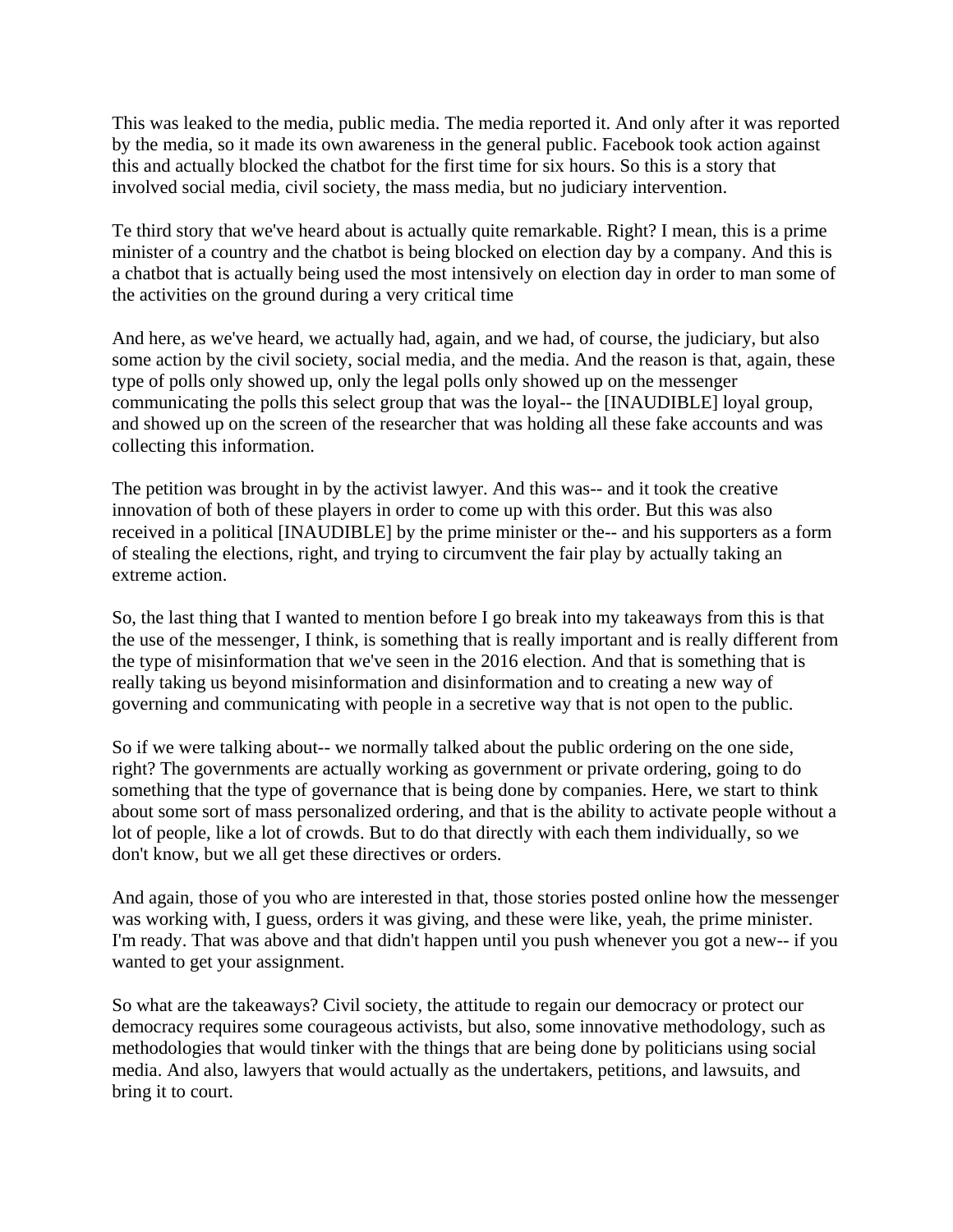It does take the involvement of the general media, mass media. Things that were kept secret, for instance, the hate speech that was communicated in the messenger did not get any attention before the media actually published that and created a lot of pressure on Facebook that eventually 48 hours after it was posted blocked the chatbot in the case that it did not involve the judiciary.

And of course, it requires a courageous judiciary that would use doctrine such as the defense of democracy to expand some of the laws that can applied to mass media. And it's then that also the social media, thereby, creating a new regime. But I think that this is something that could also be dangerous in the sense that as those of us in the middle liberal democracy are facing a constitutional crisis anywhere, right?

I mean, it's like all of us are reading the newspapers and we see a constitutional crisis in the United Kingdom, in the United States. We also have our own part of this in Israel. This is a heavy burden on the judiciary. The judiciary cannot save us to the degree that we disagree on very fundamental issues. So to our activity and innovation is good enough in order to use an existing law and to send it to social media, but then someone has to work out the details of how it works, right? When do you remove things that are not in the [INAUDIBLE].

And so, I think that when we come to think about social media, I think that the two rounds of elections in terms of attacks and manipulation on social media were a big success, but I think in Israel-- but I think that self-regulation of social media is insufficient. I see on my space that we are running out of time, so I'll stop here. There are more questions than I thought about. [INAUDIBLE]

[APPLAUSE]

It would be quite circumspect to tell me.

So let's open up for questions. There's some genuinely and actually Justice Melcer, can we have him sit here and that sort of thing. [INAUDIBLE]

So, questions? Yeah.

I thank you guys so much for your talks earlier. Very, very interesting. I have two sort of small questions. Number one, just a question. When you were talking about your conversation with Facebook and sort of applying the notice of take down to Israel, to Israel, did the competition-- I know that Facebook policies in light of Cambridge Analytica are also included requirements for political ads to have a disclaimer who was-- that also part of the conversation that you were talking to Facebook about having that apply.

Yeah.

OK.

That's right.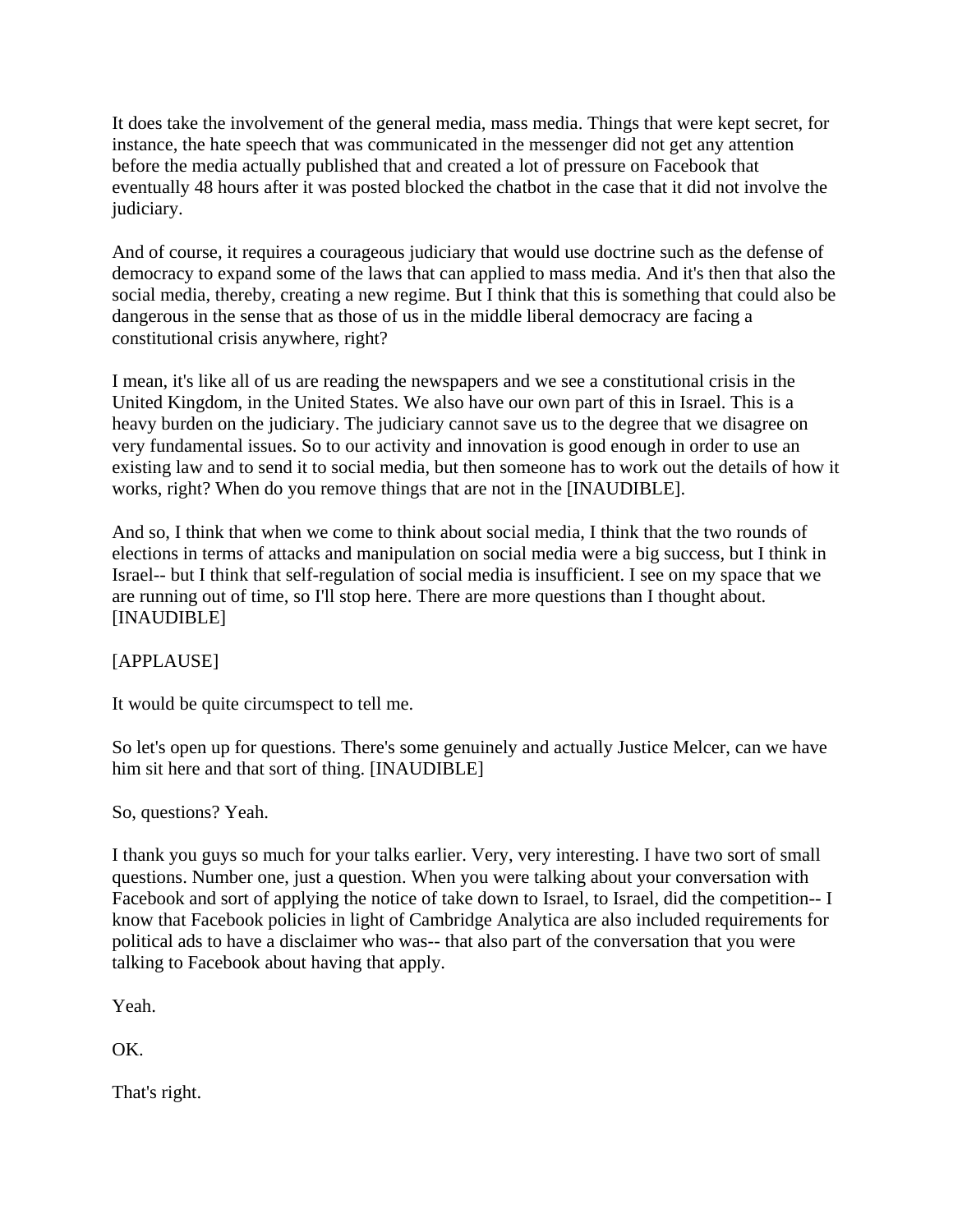Kind of those--

I didn't. I didn't describe all the talks, but it included.

OK. And the second thing is, in light of the instances and the examples that both of you gave, one thing that sort of came to mind is how WhatsApp is also sort of a a political platform. It's not like a typical social media platform, but that's how information flows around as well through WhatsApp. So, for example, the photo you were talking about, how you could get the photo included on Facebook to say that it was them, but the photo could still be shared around--

OK. I'll just answer a very short answer. The fact that the groups in WhatsApp were limited, I have also a share in it. I don't know whether you're familiar with the fact that the groups in WhatsApp were limited now, are limited now, especially in an election period.

Right.

OK. So you have an answer.

As other people are raising hands, I'd actually like to ask you a question, Justice Melcer. You describe that process that is contact of a certain kind, a little bit of arm wrestling with the companies, but that the outcome, as you describe it, are using all this positive. Essentially, the firm said what they were good at. You did what you were good at. Do you have any thoughts if you are writing a new Honest Ads Act for us?

What's the lesson, because it's not private ordering or public ordering. It's a very distinct publicprivate partnership where you're taking certain responsibilities, the companies are the only ones who can take others. What would be an ideal model, from your experience, if we were writing an Honest Ads Act for ourselves, then?

First of all, to be quite frank with you, there is not an ideal model, but we went too far with all those big companies like Facebook and Google. So you have to cooperate with them, but still to supervise them. And more than oft, them taking measures in the first instance is OK, but then it's not the last word, because they want to have the last word. And now they think of an advisory board or a quasi-judicial board which will not-- will be outside Facebook but still, it will just give recommendations, and it will not be binding on Facebook.

So I think that the two-tier mechanism will work. But here, it's not just that you can do the Honest Ad Act, but you have to implement that, some mechanism of deciding on a judge that will decide on those methods very quickly. And here, because of your system, it's very difficult to find such a judge that is agreed upon between the two major parties.

So, but you can do it. Now Professor Kahneman wrote the book thinking slow, thinking slow and fast, or fast and slow, as a matter of fact. So you have to have, because the decisions still have to have to be very, very quick. So first of all, the let's say the basic, because I saw it later. The basic idea on the merits of the initiative of the late John McCain was good on the merits, but then you have to edit two more things.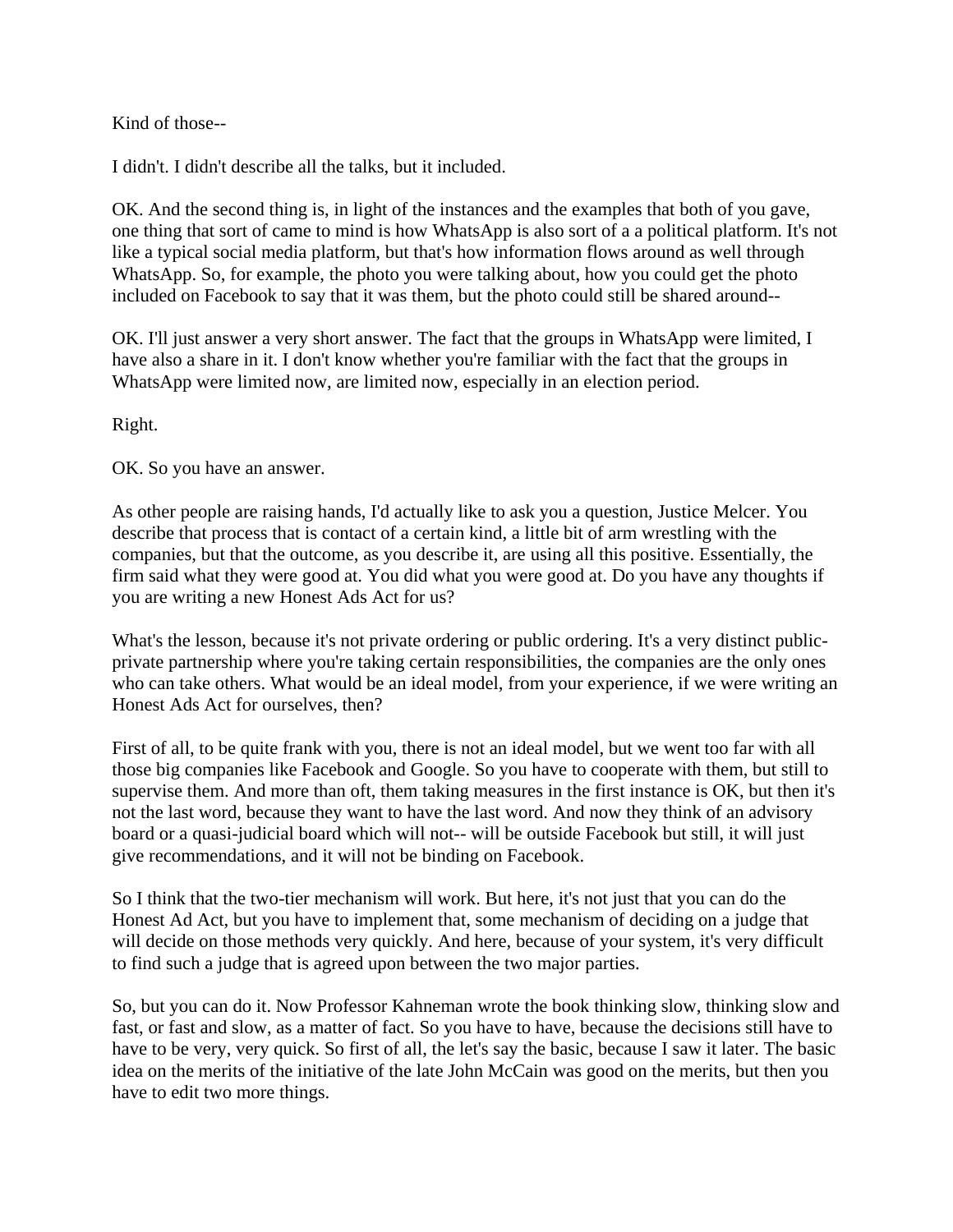First of all, a time limit. And secondly, you have to find, let's say judges in every state who will be agreed upon between the, first of all, the parties and then that they will be the Court of Appeal of the decisions of the companies like Facebook and Google. And whatever they will decide would be binding.

Of course, later on, ex post facto, you will be able to go to court in the bottom up on the, let's say, principle matters to the Supreme Court of the United States. But you have to add in this act proposes that the essence is OK, but you have to add the mechanism to decide.

Thank you. Thank you all very much for this. So some things you need to adjudicate are very visible, right? You can see if something comes out. But below the surface, there is a lot of that that could be fake profiles or even just ordering of the ads and the information in the posts that we see by other people that has a great impact. And that is sort of less visible and less easy to challenge, and we're sort of trusting Facebook to do that, just like they can block some hate speech.

And how do we trust them to make that decision or how do we look at how they're making that decision in a critical matter, right? So, we're talking about regulating the parties, which is a lot of what you did, but what about that more hidden activity or the activity that Facebook is actually regulating, maybe profiting or maybe has an agenda. Maybe Facebook supports one of the parties, so.

I want to do that.

Yeah.

OK. And I'll give you an answer. My main theme is that anonymity over social networks should not be allowed in times of elections. Now anonymity includes everything. It includes boards, it includes, how would you call it? A--

Fake profiles.

Fake profiles and so forth. But that is the distinction that I make. So if all those anonymity publication, they should not be allowed in times of elections as long as they are connected. And you can't prove that they are connected to any party or any candidate, or they are financed by any party or any candidate. Now, and that is one condition.

The other is, of course, if it is-- you can prove, and that you should not prove it. It's the job of the security agencies. If you can prove that it is made by you for a country, so that is not allowed at all. All the other alternatives, and even if it is in a publication that uses fake profiles, and it's not connected to any party, and it's not financed by any party, I would allow it, because I don't want to go to limit too much free speech and the First Amendment rules you have. In any case, it would not go through the Supreme Court of your country. So you have to adjust yourself to your culture, your bigger culture.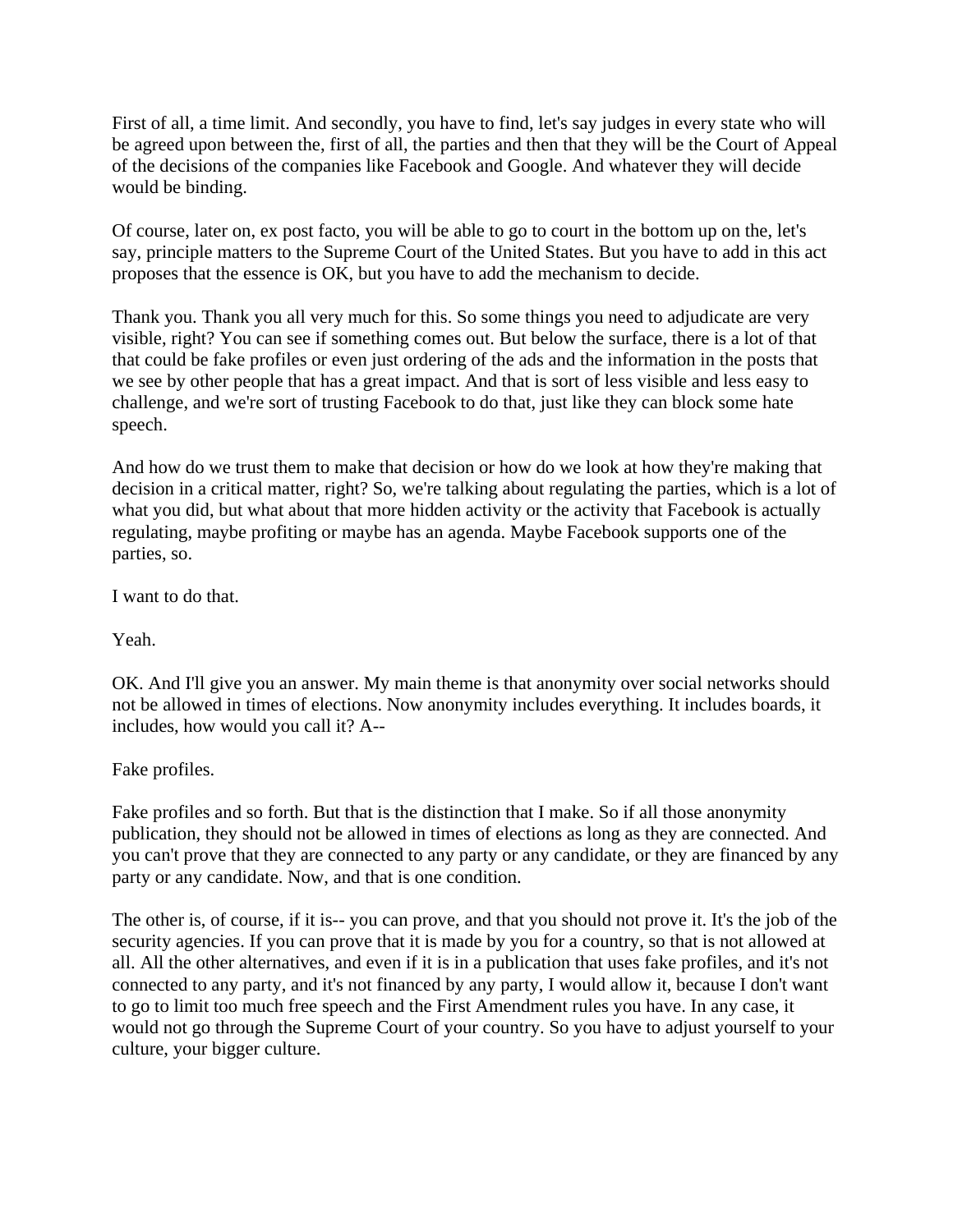And, by the way, I am a believer of that concept, and you saw it as well. So there are two exceptions. One, if any such a publication is made by a party, or by someone, or any group that is connected to a party, or any candidate, or it is financed by them. And the second one, if it is initiated by any foreign government.

Now you have to improve your, let's say, reporting procedures as far as financing. Let's say elections, and you have to change the decision of a few court in Citizens United. I, here, I support the minority above the majority. And in Israel, we have laws governing those matters here, so you have to make a change in your decision of your Supreme Court. And the-- OK, I don't want to interfere too much here, but I personally prefer the minority, not the majority.

OK. Just to add to that, it's -- so bank accounts are allowed [INAUDIBLE] and votes. And I'm not allowed on Facebook. And once you have a decision of that sort, that would allow you also to prevent any kind of social media that are not implementing policies to prevent the use of false or fake accounts, and that is by using a [INAUDIBLE] situation.

I'm glad we got a drop of follow up in that form, because I want to push you a little bit on the role of a gay civil society.

Mm-hmm?

Even in the present system, let alone the system that we are-- messenger and WhatsApp are important. The civil society activists are going about providing in terms of service in order to get the information.

# Yeah.

They have to pretend to be somebody else, exactly the things you want to get on. How sustainable is a strategy that depends on civil society that has to, with the case of academics quite possibly violate research methods In the case of some civil society acts or certain civil violated in terms of service? Do you really want that?

Absolutely. And the reason is that I think that the things I know. I think that is true not just for election time. I think that it's true in general. I think that we should have an exemption for these type of tests and tinkering, because we need access to data, and to technology, and to algorithms which are being-- that are regulating us. And if we are now going to have an exception for that, then we are doomed. I mean, we don't have any access. So--

So you want a specific legal exemption--

Absolutely.

--for what apps?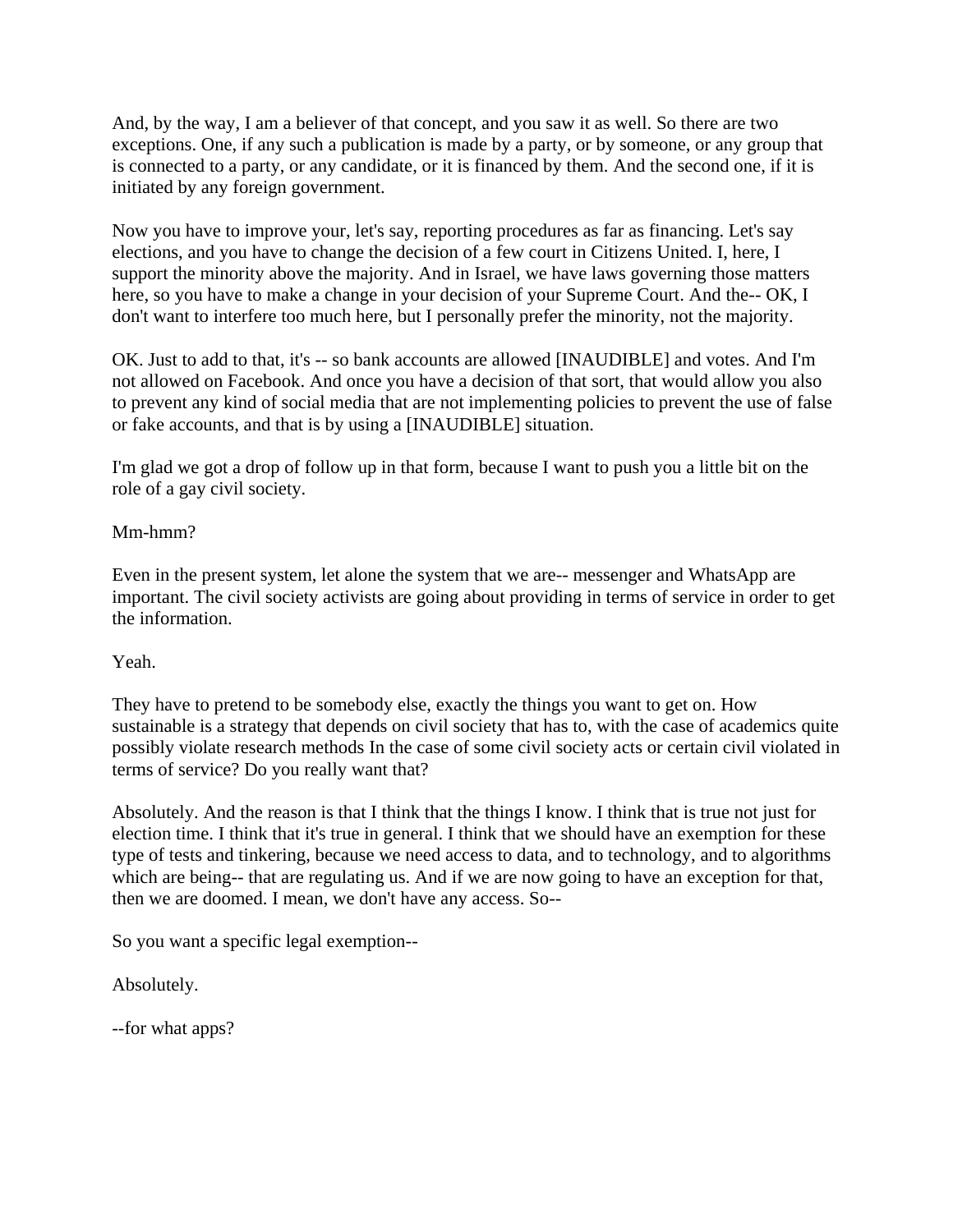Yes. Yes, absolutely. And I think it's important not just in the context of elections, but definitely here, I think it was successful in the sense that if allowed the public to get information that we would never, ever discover otherwise.

And I would like to ask you how do we act to fake bots that are activated from another country from the world, even though Google, Facebook are growth op companies. It's just other thing to react to those fake news [INAUDIBLE].

OK. Here I'll answer your question with another case that came before me. As I told you, there was a quick procedure of notice and take down. And in one of the cases, there was an allegation against one of the members of the Knesset from an Arabic list. And the allegation came up anonymously from Qatar.

Now he used the notice and takedown procedure, but from their reasons, Facebook didn't take it down. And then he made a petition to me. And then I had also a problem because it was Qatar, so I told-- I made it again, an interim injunction. And I asked Facebook, who is active in Qatar, to tell the one that initiated the publication that he has the right to react on the injunction.

But in the meanwhile, I told them to take it down. And they took it down immediately. Five hours later, he opened a new account. OK. And then I ordered-- I initialed another injunction. And then I asked them again to let him know that something like this happened, and he had the right to react. His reaction was that he would sue me in many international forms. Till now, he didn't sue me, and they took it down. And then he made it for the third time.

And the third time that I issued the third injunction, and then I told Facebook that I want them to disclose who is behind that. Then it stopped. OK? So probably it gives you an answer.

I think we have time for one more.

Thank you so much for that. So, I'm visiting here. I am from away. And actually, last week we, in Georgetown University, we had the pleasure of hosting Mr. Zuckerberg in the capacity of a student club. I'm an Israeli lawyer. My name is [INAUDIBLE]. In the capacity of the students club that we founded there, the Georgetown Tech Policy Initiative, and I asked him in the closed conversation, I asked him, so, Mr. Zuckerberg, who should regulate the internet? Because right, all the questions they are all about who really have the ability to regulate the internet? And a lot of the feasible data and showing the algorithms.

And I was fascinated by the fact that you said that you have to negotiate with them, right? Not even in the common law way that we act as a state. So, what what's your response? Who do you think should regulate the internet? The government or it actually should be stayed the same way as today? Thank you.

OK. In the first place, I think that the government or the parliament should regulate the-- as it regulates other markets, but we went too far. And now, if you want to get to effective remedies, you should talk to all those companies, but you have to make it very clear that the decision, the final decision is not there. So, and they understand it.